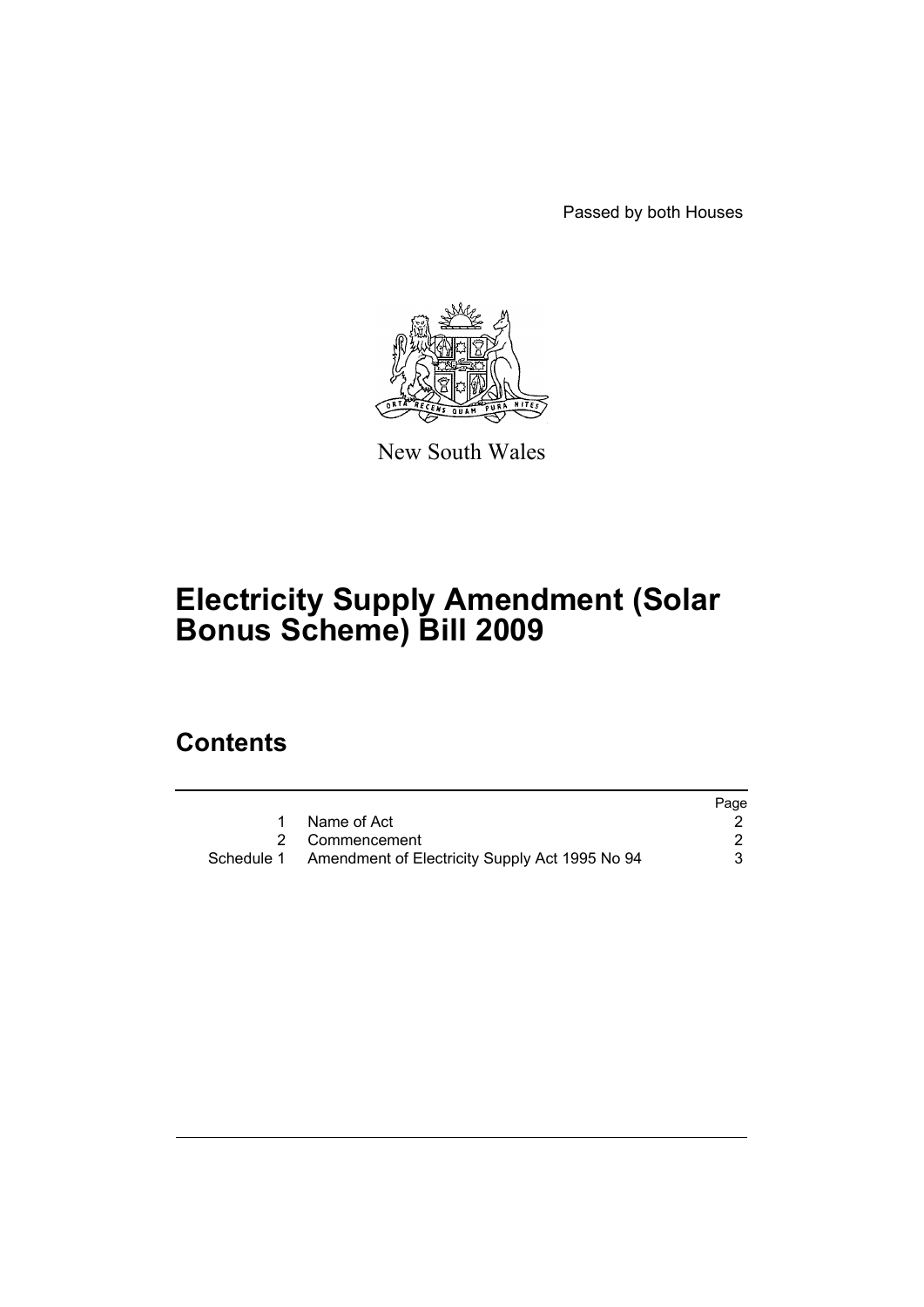*I certify that this PUBLIC BILL, which originated in the LEGISLATIVE COUNCIL, has finally passed the LEGISLATIVE COUNCIL and the LEGISLATIVE ASSEMBLY of NEW SOUTH WALES.*

*Legislative Council 2009* *Clerk of the Parliaments*



New South Wales

# **Electricity Supply Amendment (Solar Bonus Scheme) Bill 2009**

Act No , 2009

An Act to amend the *Electricity Supply Act 1995* in relation to renewable energy generation by retail customers.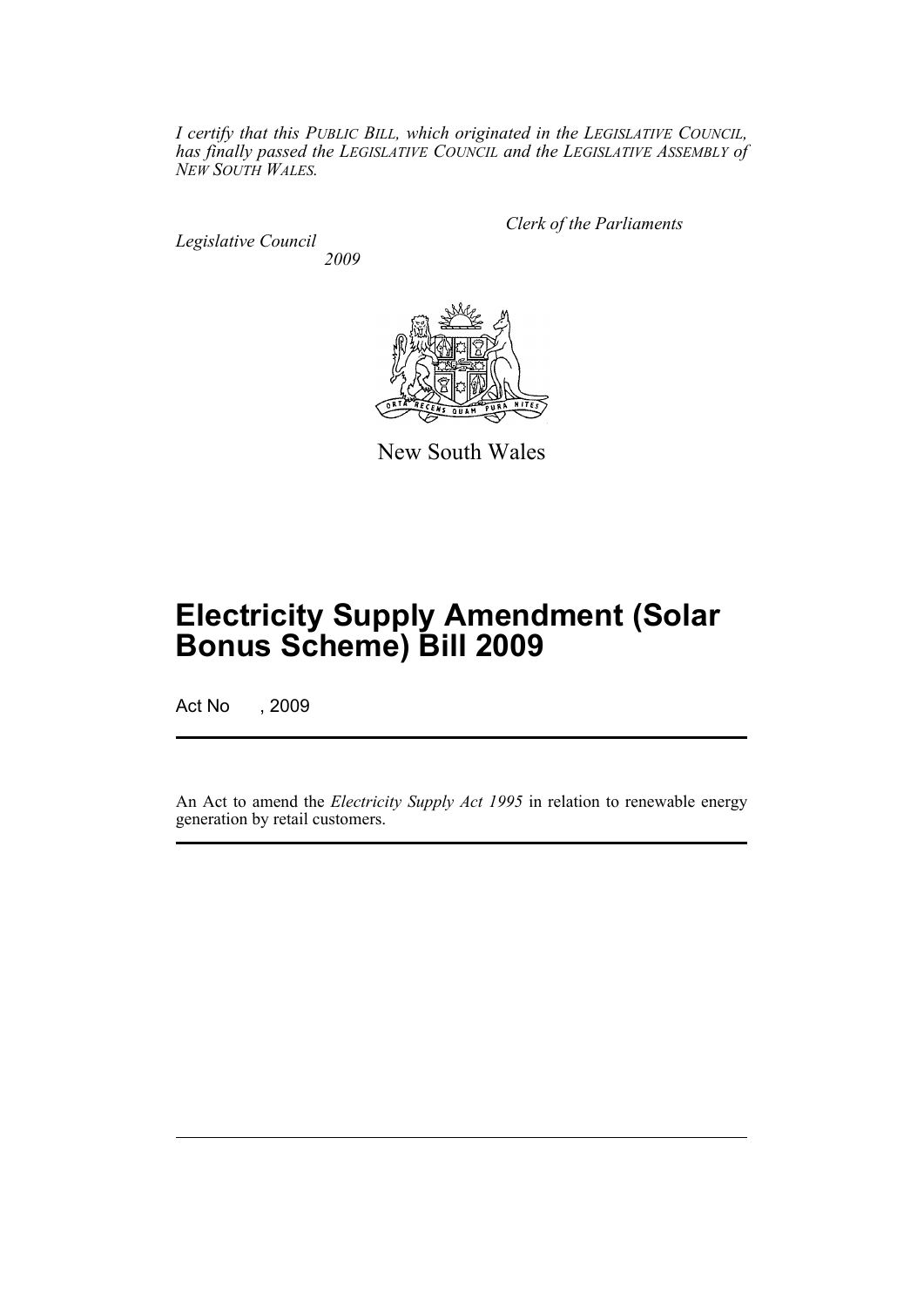### <span id="page-2-0"></span>**The Legislature of New South Wales enacts:**

#### **1 Name of Act**

This Act is the *Electricity Supply Amendment (Solar Bonus Scheme) Act 2009*.

#### <span id="page-2-1"></span>**2 Commencement**

This Act commences on a day or days to be appointed by proclamation.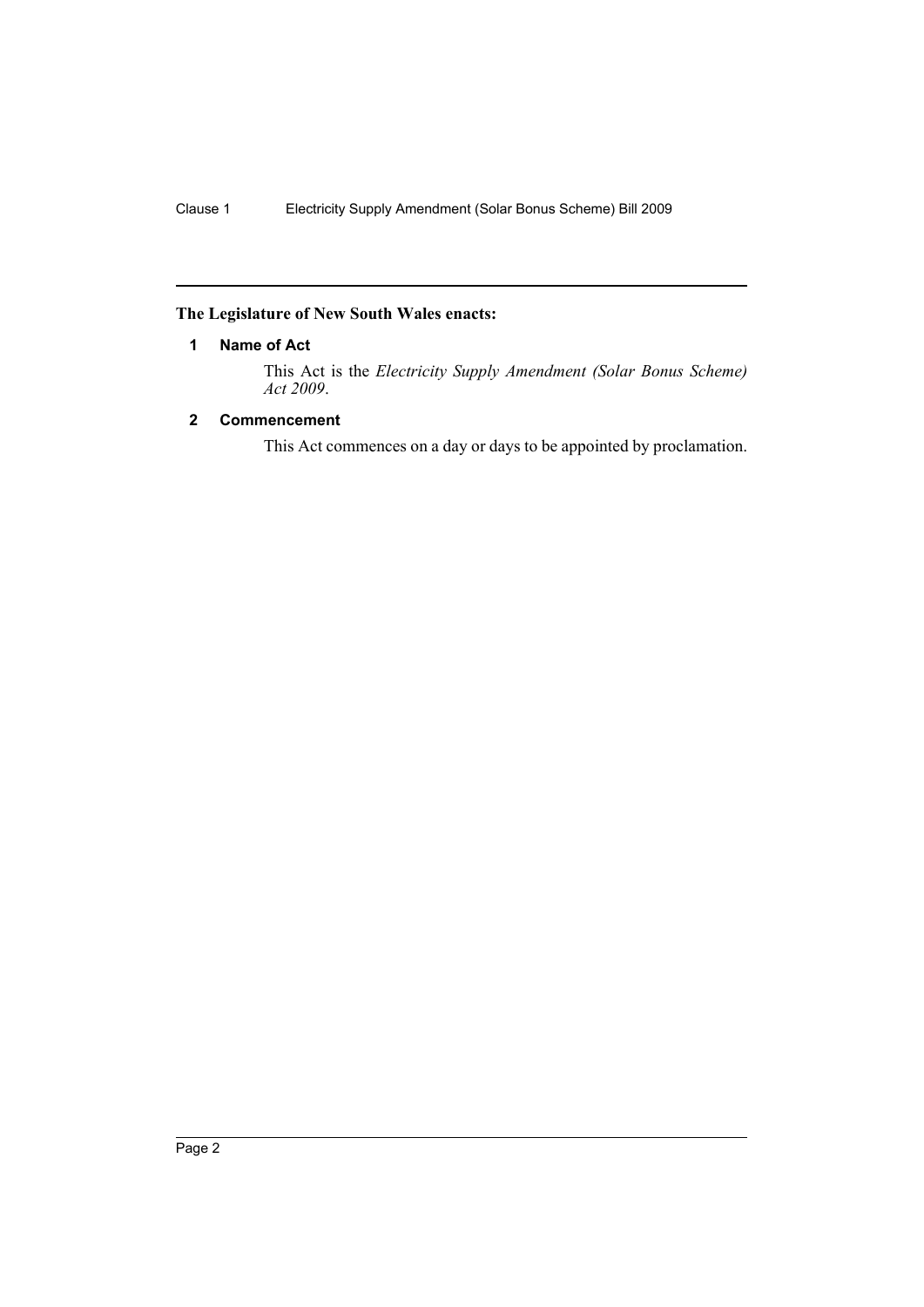Amendment of Electricity Supply Act 1995 No 94 Schedule 1

### <span id="page-3-0"></span>**Schedule 1 Amendment of Electricity Supply Act 1995 No 94**

#### **[1] Section 15A**

Insert after section 15:

#### **15A Distribution network service providers to allow small renewable energy generators to feed-in to network**

- (1) The objects of this section are as follows:
	- (a) to encourage and support persons who want to generate renewable energy as a response to climate change,
	- (b) to develop jobs in the renewable energy sector by assisting renewable energy generation to compete with non-renewable energy generation,
	- (c) to increase public exposure to renewable energy technology in order to encourage the whole community to respond to climate change.
- (2) For the purposes of this section a generator is a *complying generator* if the generator:
	- (a) is a solar photovoltaic generator, a wind turbine, or a renewable energy generator of a class prescribed by the regulations, that has a generating capacity of no more than 10 kilowatts, and
	- (b) is installed and connected to the distribution network in a manner that provides for all the electricity generated by the generator to be supplied to the distribution network and allows the relevant distribution network service provider to measure at any instant the amount of electricity supplied, and
	- (c) complies with, and is installed and connected in a manner that complies with, any safety, technical or metering requirements that may be prescribed by the regulations or market operations rules.
- (3) A distribution network service provider must, on application by or on behalf of a small retail customer, provide customer connection services so as to connect, or permit to be connected, to its distribution network a complying generator if:
	- (a) the generator is to be installed at premises that are in the distribution network service provider's distribution district, and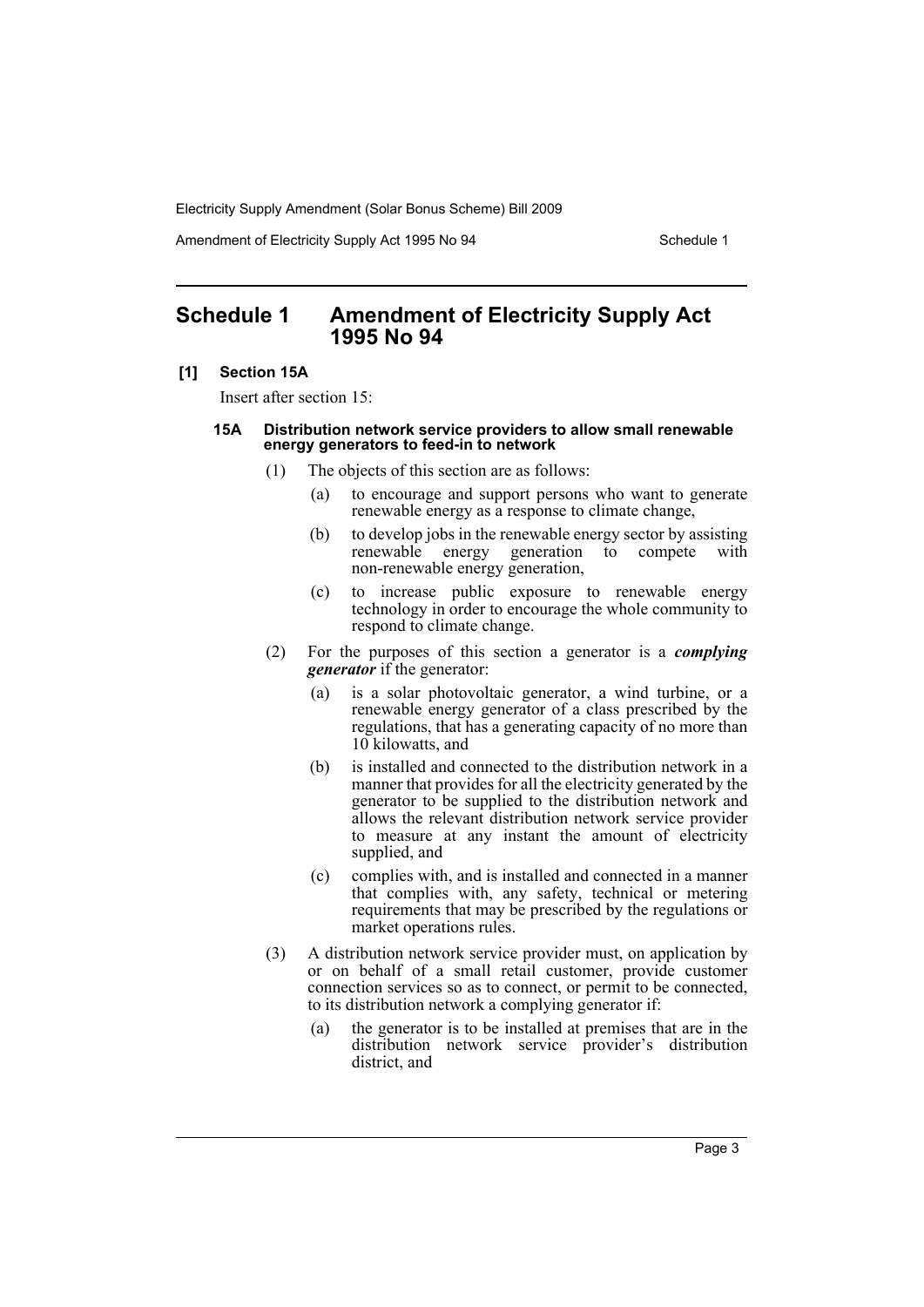- (b) the small retail customer has a right under section 15 to be provided with customer connection services at those premises.
- (4) The right that a person has under this section to have premises provided with customer connection services is subject to any provision of this Act or the regulations that authorises the disconnection of those premises from, or the refusal to connect those premises to, a distribution system.
- (5) A distribution network service provider must record a credit against charges payable at the amount of \$0.60 per kilowatt hour in respect of a small retail customer for electricity that:
	- (a) is produced by a complying generator installed and connected at the premises of the small retail customer, and
	- (b) is supplied to the distribution network by the small retail customer.
- (6) A distribution network service provider must, in accordance with the regulations, provide a retail supplier with:
	- (a) details of the amount of credit that has been recorded under this section for electricity supplied to the network by each small retail customer of the retail supplier, and
	- (b) such other information as may be required to be supplied by the regulations or the market operations rules.
- (7) A distribution network service provider must provide to the Minister and the Director-General a report within 28 days after 30 June and 31 December in each year that sets out:
	- (a) the total number of small retail customers in the distribution network service provider's distribution district who have installed and connected a complying generator, and
	- (b) the postcodes of those small retail customers, and
	- (c) the total generating capacity of all such generators in the distribution district, and
	- (d) such information as is available to the distribution network service provider about the amount of electricity supplied to the distribution network by complying generators in the distribution network service provider's distribution district during each month for the 12 month period ending on 30 June or 31 December as the case may be, and
	- (e) any other matter that may be prescribed by the regulations.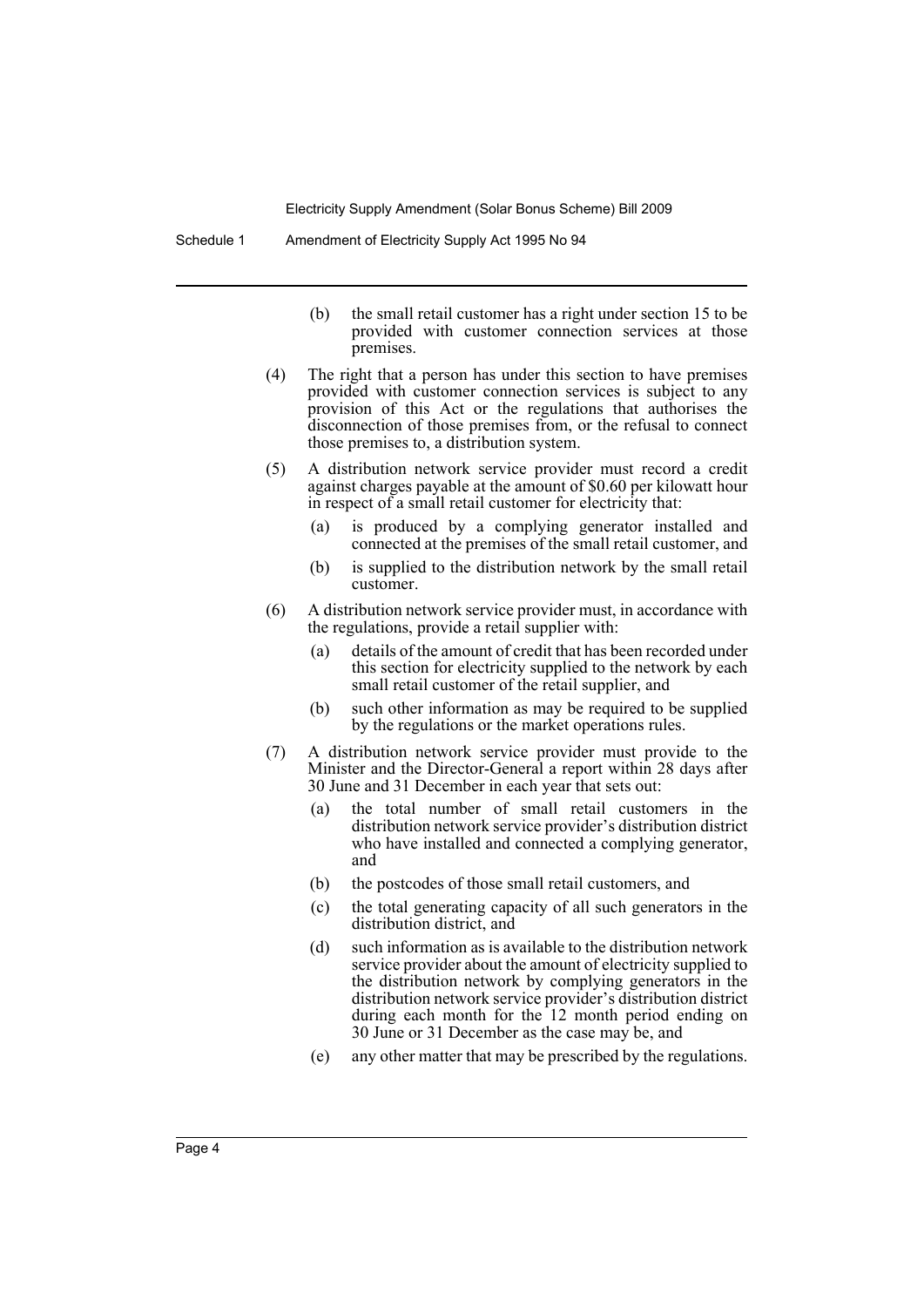Amendment of Electricity Supply Act 1995 No 94 Schedule 1

- (8) It is a condition of a distribution network service provider's licence that the distribution network service provider must not contravene this section.
- (9) This section is repealed on 31 December 2016.

#### **[2] Sections 26 (1) and (3), 27 (1) and 30 (1) (a)**

Insert "or from" after "electricity to" wherever occurring.

#### **[3] Section 29 Electricity meters**

Insert "or received from" after "supplied to" in section 29 (1).

#### **[4] Section 34A**

Insert after section 34:

#### **34A Retail suppliers to credit electricity supplied by small retail customers**

- (1) A retail supplier must, in accordance with the regulations (if any):
	- (a) pay a small retail customer an amount representing the amount of any credit recorded under section 15A for electricity supplied by the small retail customer, or
	- (b) reduce an amount payable by the small retail customer by an amount representing that amount of credit.
- (2) It is a condition of a retail supplier's licence that the retail supplier must not contravene this section.

#### **[5] Section 63C Market operations rules**

Insert "or generation" after "consumption" wherever occurring in section 63C (1) (b)–(e).

#### **[6] Section 191 Regulations**

Insert after section 191 (1A) (i):

- (j) the supply of electricity to the distribution network by customers using renewable energy generators, including but not limited to, requiring retail suppliers to acquire such electricity from customers or classes of customers,
- (k) any additional criteria that may have to be satisfied before a credit can be recorded under section 15A.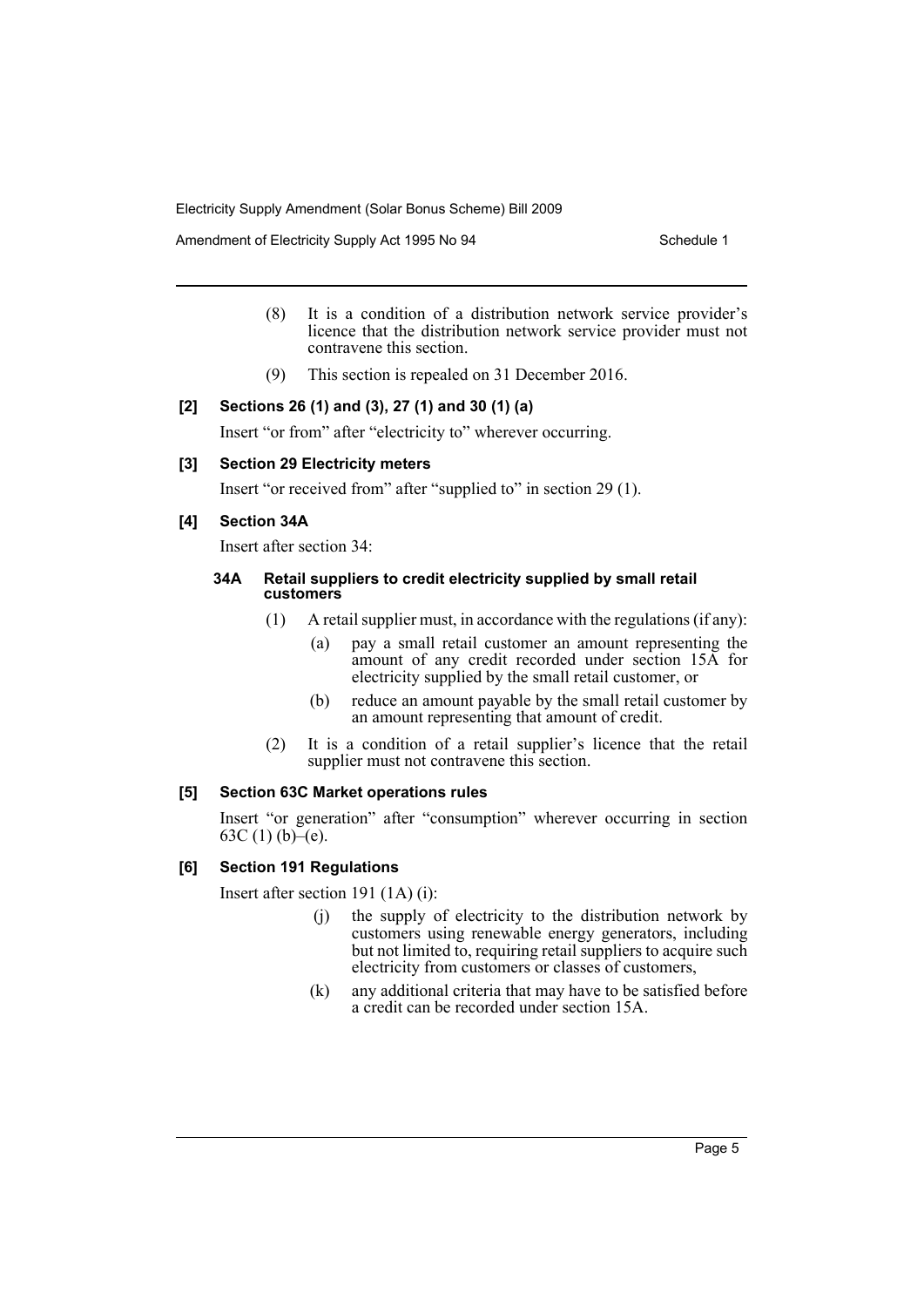Schedule 1 Amendment of Electricity Supply Act 1995 No 94

#### **[7] Sections 194 and 195**

Omit section 194. Insert instead:

#### **194 Review of solar bonus scheme by Auditor-General**

- (1) The Auditor-General is to review and report to Parliament on the following aspects of the solar bonus scheme (being the scheme for the payment of electricity supplied to the network by small retail customers using complying generators):
	- (a) the number of small retail customers that have installed and connected complying generators,
	- (b) the costs of the scheme including the total amount credited to small retail customers under the scheme,
	- (c) any other matter that the Auditor-General considers to be relevant.
- (2) The review is to be undertaken as soon as practicable after the period of 1 year from the commencement of section 15A.
- (3) The Auditor-General is to report to each House of Parliament on the results of the review conducted by the Auditor-General under this section as soon as practicable after 1 July 2011.
- (4) If a House of Parliament is not sitting when the Auditor-General seeks to present a report under this Part, the Auditor-General is to present the report to the Clerk of the House concerned.
- (5) The provisions of section 63C (Documents presented to Clerk of House of Parliament) of the *Public Finance and Audit Act 1983* apply in relation to a report presented to a Clerk of a House of Parliament under this section in the same way as they apply to documents presented to a Clerk under that Act.

#### **195 Review of solar bonus scheme by the Minister**

- (1) The Minister is to review the solar bonus scheme (being the scheme for the payment of electricity supplied to the network by small retail customers using complying generators) to determine whether the policy objectives of the scheme remain valid and whether the terms of the Act remain appropriate for securing those objectives.
- (2) The review is to be undertaken as soon as possible after 1 July 2012 or as soon as the Minister becomes aware that the total generating capacity of all complying generators reaches 50 megawatts, whichever occurs first.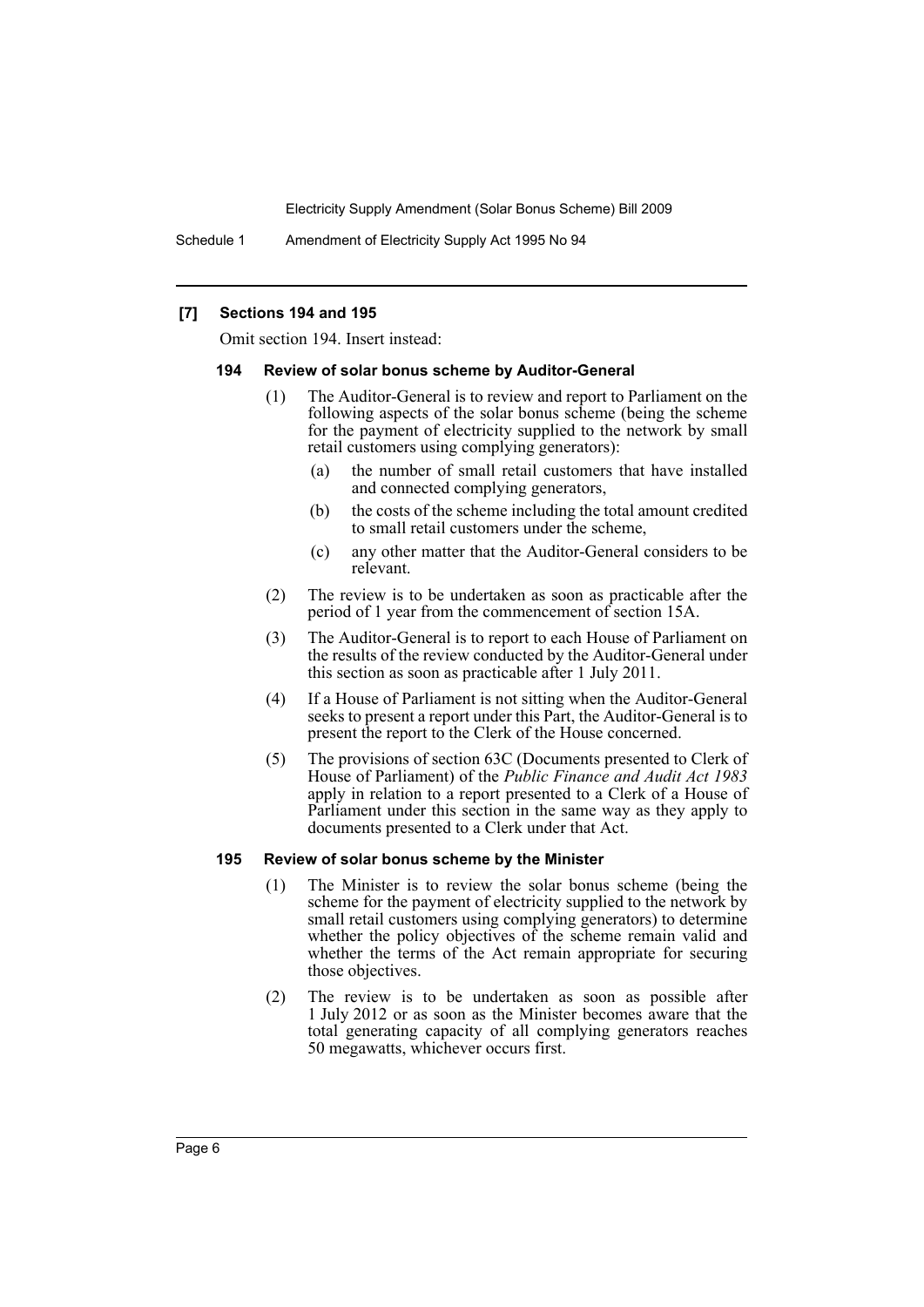Amendment of Electricity Supply Act 1995 No 94 Schedule 1

(3) A report on the outcome of the review is to be tabled in each House of Parliament.

#### **[8] Schedule 6 Savings, transitional and other provisions**

Insert at the end of clause 1 (1):

*Electricity Supply Amendment (Solar Bonus Scheme) Act 2009*

#### **[9] Schedule 6**

Insert at the end of the Schedule with appropriate Part and clause numbering:

## **Part Provisions consequent on enactment of Electricity Supply Amendment (Solar Bonus Scheme) Act 2009**

#### **Credits not to be recorded before commencement of scheme**

A distribution network service provider is not to record a credit under section 15A in respect of electricity supplied before the commencement of that section.

#### **Existing generator may be complying generator**

A generator installed before the commencement of section 15A may be a complying generator.

#### **Existing net metering schemes to continue until transition day**

- (1) The gross feed-in credit of \$0.60 per kilowatt hour that is provided for by section 15A is to operate and be applied as a net feed-in credit for electricity supplied by a small retail customer before the transition day in the following transitional cases:
	- (a) electricity supplied to the distribution network of Integral Energy by a net feed-in generator that was first connected to that distribution network before the commencement of section 15A, or
	- (b) electricity supplied to the distribution network of Country Energy or EnergyAustralia by a net feed-in generator or a complying generator (whether connected to the distribution network before or after the commencement of section 15A).
- (2) This means that, in those transitional cases, the obligation under section 15A of a distribution network service provider to record a credit at the rate of \$0.60 per kilowatt hour for electricity produced by a complying generator and supplied to the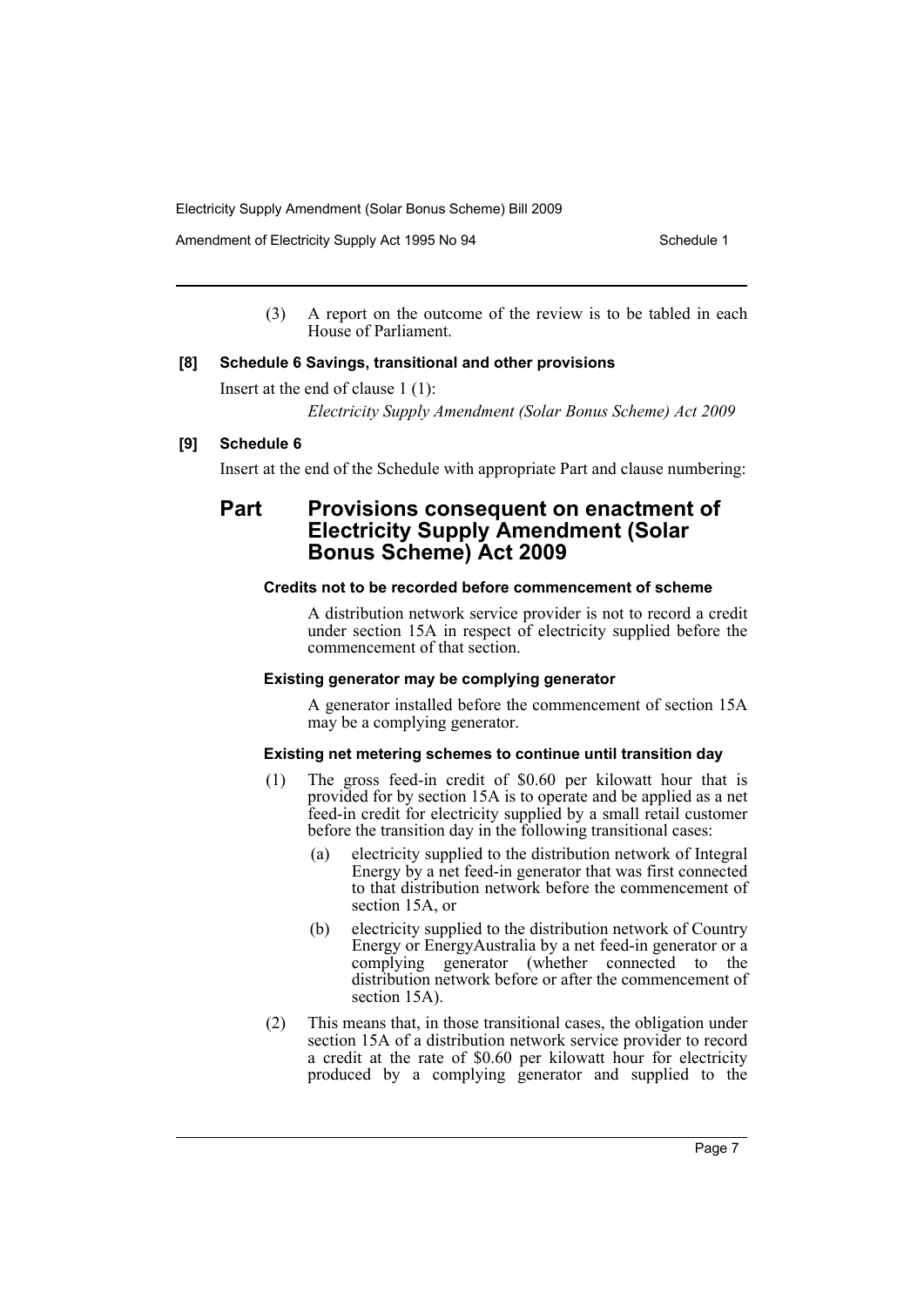Schedule 1 Amendment of Electricity Supply Act 1995 No 94

distribution network of Country Energy, EnergyAustralia or Integral Energy is an obligation to record a credit at that rate for the net electricity supplied by the small retail customer (that is, for electricity supplied in excess of that being used by the customer).

- (3) Until the transition day, Country Energy or EnergyAustralia are not required to provide customer connection services to a small retail customer under section 15A in respect of a generator unless the generator is installed and connected in a manner that enables Country Energy or EnergyAustralia to record a credit for the net electricity supplied by the small retail customer (that is, for electricity supplied in excess of that being used by the customer).
- (4) For the purposes of the operation of this clause (and the operation of section 15A in accordance with this clause), a net feed-in generator is taken to be a complying generator.
- (5) In this clause:

*net feed-in generator* means a generator that would be a complying generator but for the fact that it is installed and connected in a manner that provides for some or all of the electricity generated by the generator to be used by the small retail customer (rather than being supplied to the distribution network).

*transition day* means 1 July 2010, or if another day is prescribed by the regulations, that day.

(6) Different days may be prescribed under subclause (4) in respect of Country Energy, EnergyAustralia or Integral Energy so that the provisions of this clause apply differently in respect of each of those bodies.

#### **[10] Dictionary**

Insert in alphabetical order:

*complying generator*—see section 15A (2).

#### **[11] Dictionary, definition of "customer connection services"**

Insert "or received from" after "supplied to" in paragraph (c).

#### **[12] Dictionary, definition of "distribution system"**

Insert after paragraph (a):

(a1) from the premises of small retail customers that have a complying generator installed and connected from the point of supply to the premises, or